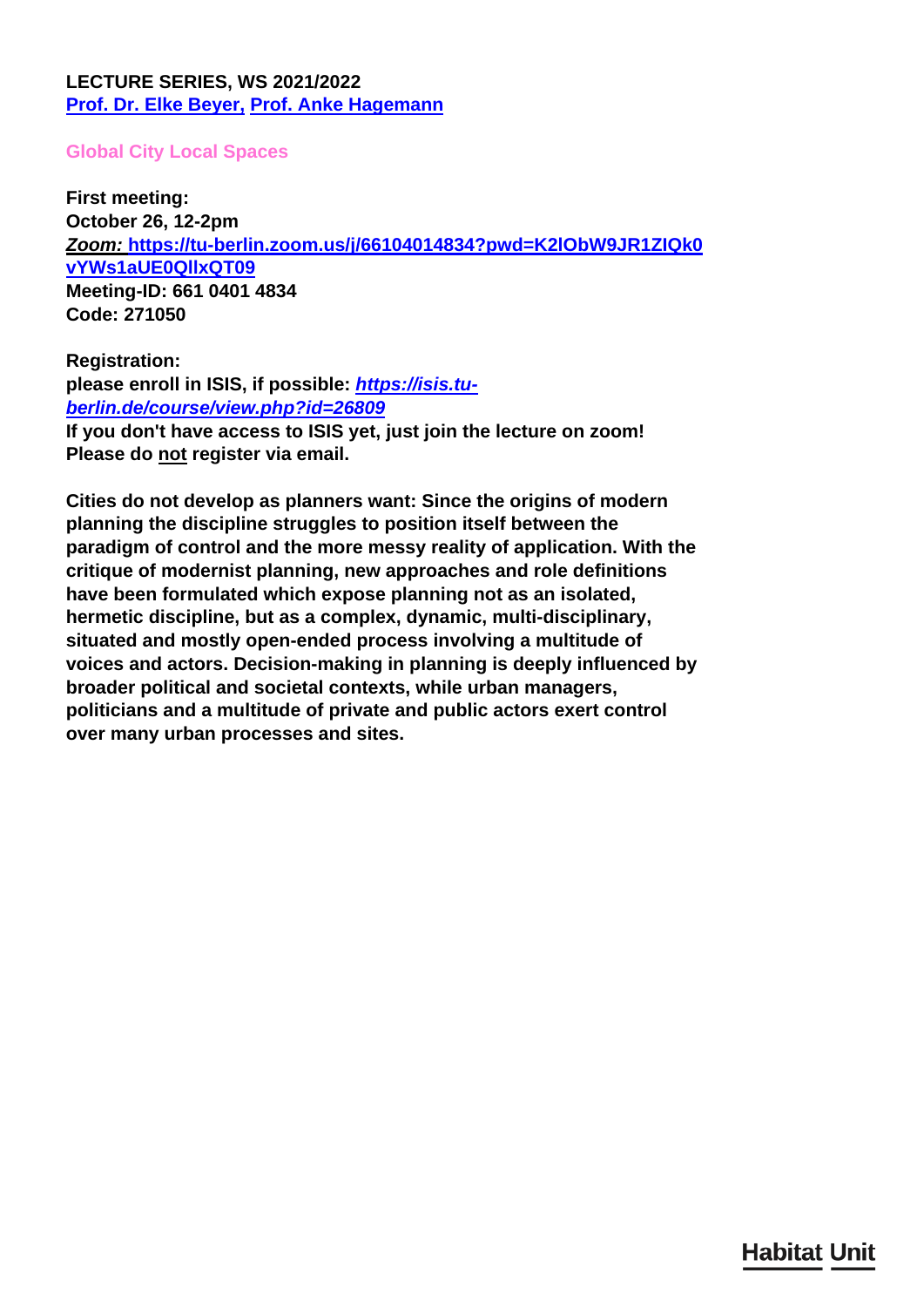# **Global City Local Spaces**



Cities do not develop as planners<br>want: Since the origins of modern planning the discipline struggles<br>to position itself between the paradigm of control and the more<br>messy reality of application. With the critique of modernist<br>planning, new approaches and role definitions have been<br>formulated which expose planning not as an isolated, hermetic discipline, but as a complex, dynamic, multi-<br>disciplinary, situated and mostly open-ended process involving a<br>multitude of voices and actors. Decision-making in planning is deeply influenced by broader political and societal contexts,<br>while urban managers, politicians and a multitude of private and public actors exert control over nany urban processes and sites. This lecture series will focus on different theoretical and analytical approaches to urban settlements. global urbanisation and transformation as well as on the practice of urban planning. It is structured in three blocks. addressing key questions such as: How can one define the urban as a field of inquiry and planning practice in a planetary perspective? How is the knowledge base of planning<br>generated by different disciplines and across geographies of<br>expertise and power? How can one build an understanding of the co-production of urban space as a toolbox for more inclusionary sustainable and just planning and design strategies?<br>The principle of making the co production and the open borders<br>of urban planning knowledge explicit also informs the set-up of the lecture series: In order to represent the spectrum of approaches to urban design and research at Habitat Unit, the lecture brings together multiple voices by researchers and practitioners in the fields of planning, architecture, urban<br>studies and sociology,<br>Photo: © Anke Hagemann

ecture, 3 ECTS MA Arch: WP(3) HAB.01<br>MA UD: 1 COC MA SRP: 8, SP IV, WP, W

Assessment:<br>essay

Teaching day (online)<br>Tuesdays, 12 - 2pm

First meeting (online)<br>26. October 2021

Application:<br>Sign in on ISIS

**Habitat Unit** 

This lecture series will focus on different theoretical and analytical approaches to urban settlements, global urbanisation and transformation as well as on the practice of urban planning. It is structured in three blocks, addressing key questions such as: How can one define the urban as a field of inquiry and planning practice in a planetary perspective? How is the knowledge base of planning generated by different disciplines and across geographies of expertise and power? How can one build an understanding of the co-production of urban space as a toolbox for more inclusionary, sustainable and just planning and design strategies?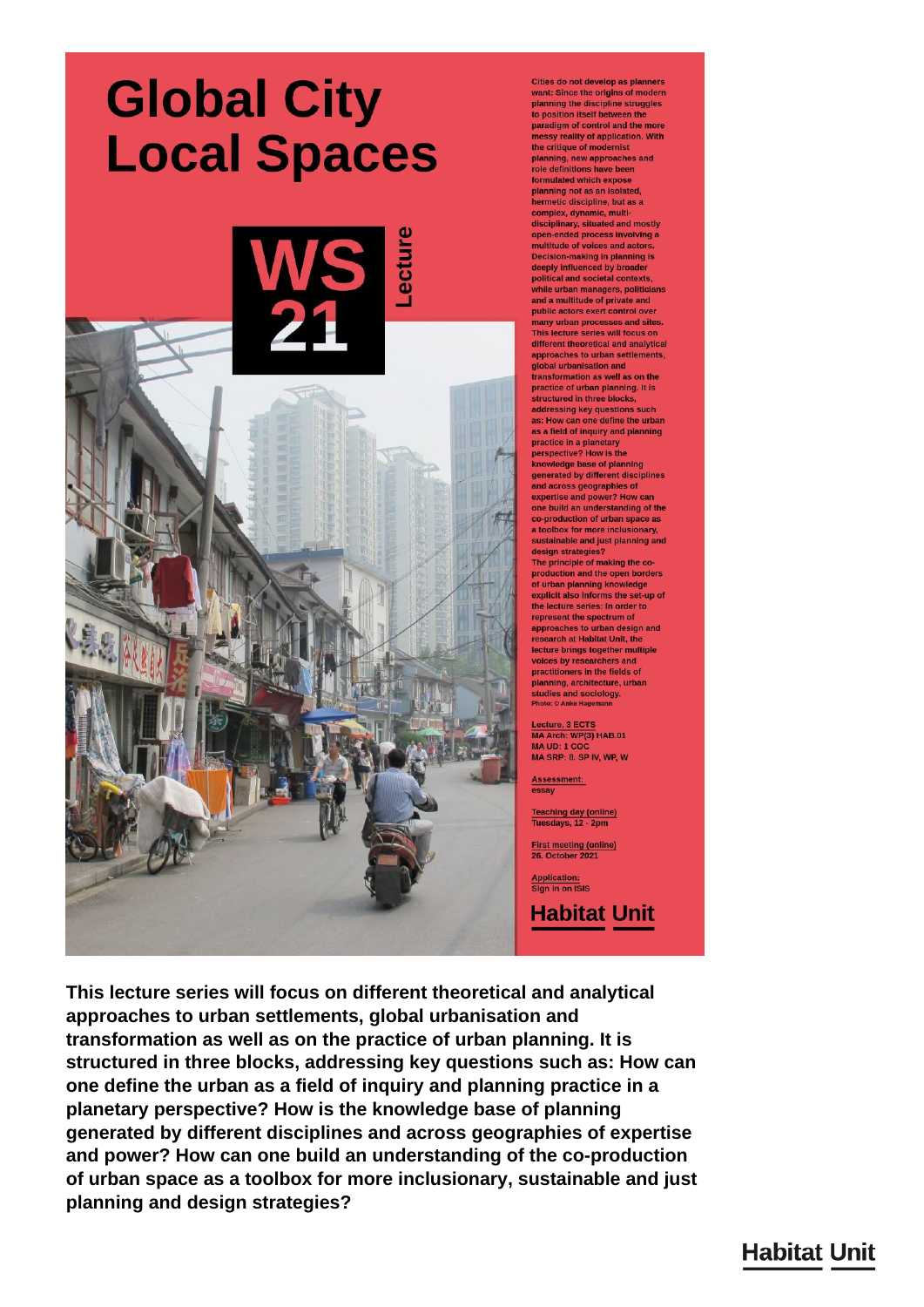**The principle of making the co-production and the open borders of urban planning knowledge explicit also informs the set-up of the lecture series: In order to represent the spectrum of approaches to urban design and research at Habitat Unit, the lecture brings together multiple voices by researchers and practitioners in the fields of planning, architecture, urban studies and sociology. Students are encouraged to develop a (self)critical awareness of the broader context and multidisciplinary field in which planners operate. This should facilitate (not limit) his/ her creative involvement in forging more beautiful, just, and sustainable urban environments.**

### **Downloads**

**Download handout for lecture series [here.](#page-0-0)**

**Course Information**

**Lecture, 3 ECTS MA Arch: WP(3) HAB.01 MA UD: 1 COC MA SRP: 8. SP IV, WP, W**

**Assessment: essay**

**Teaching day (online): Tuesdays, 12 - 2pm**

**First meeting (online): 26. October 2021 Zoom: [https://tu-berlin.zoom.us/j/66104014834?pwd=K2lObW9JR1ZIQk0](https://tu-berlin.zoom.us/j/66104014834?pwd=K2lObW9JR1ZIQk0vYWs1aUE0QllxQT09) [vYWs1aUE0QllxQT09](https://tu-berlin.zoom.us/j/66104014834?pwd=K2lObW9JR1ZIQk0vYWs1aUE0QllxQT09) Meeting-ID: 661 0401 4834 Code: 271050**

**Resgistration: please enroll in ISIS, if possible:** *[https://isis.tu](https://isis.tu-berlin.de/course/view.php?id=26809)[berlin.de/course/view.php?id=26809](https://isis.tu-berlin.de/course/view.php?id=26809)***If you don't have access to ISIS yet, just join the lecture on zoom! Please do not register via Email.**

#### **Contact**

**[Prof. Anke Hagemann](/en/team/anke-hagemann/) [anke.hagemann@tu-berlin.de](mailto:anke.hagemann@tu-berlin.de)**

**Room A 624 T + 49 – 30 – 314 – 21908 F + 49 – 30 – 314 – 21907**